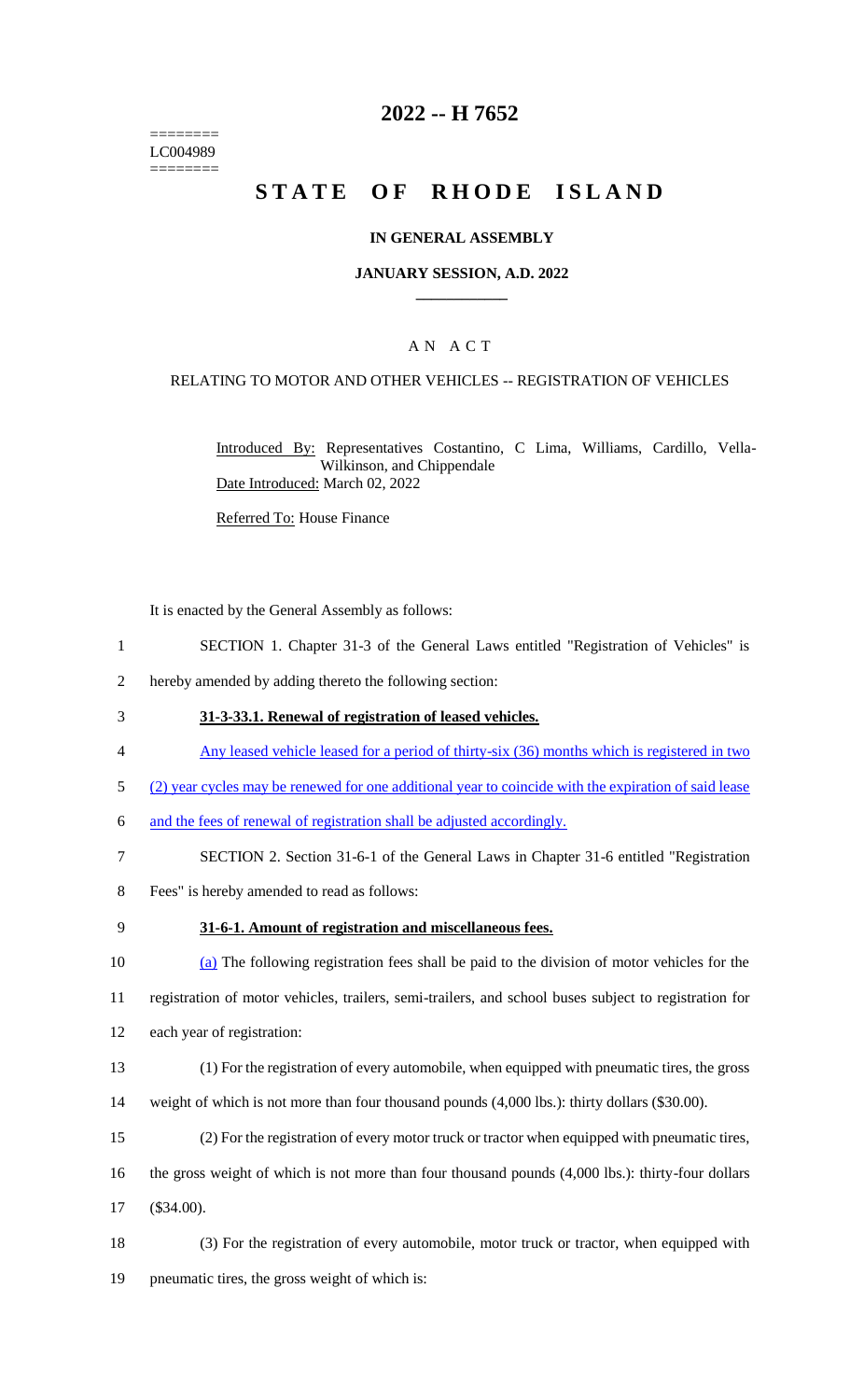(i) More than four thousand pounds (4,000 lbs.), but not more than five thousand pounds (5,000 lbs.): forty dollars (\$40.00); (ii) More than five thousand pounds (5,000 lbs.), but not more than six thousand pounds (6,000 lbs.): forty-eight dollars (\$48.00); (iii) More than six thousand pounds (6,000 lbs.), but not more than seven thousand pounds (7,000 lbs.): fifty-six dollars (\$56.00); (iv) More than seven thousand pounds (7,000 lbs.), but not more than eight thousand pounds (8,000 lbs.): sixty-four dollars (\$64.00); (v) More than eight thousand pounds (8,000 lbs.), but not more than nine thousand pounds (9,000 lbs.): seventy dollars (\$70.00); (vi) More than nine thousand pounds (9,000 lbs.), but not more than ten thousand pounds (10,000 lbs.): seventy-eight dollars (\$78.00); (vii) More than ten thousand pounds (10,000 lbs.), but not more than twelve thousand pounds (12,000 lbs.): one hundred six dollars (\$106); (viii) More than twelve thousand pounds (12,000 lbs.), but not more than fourteen thousand 16 pounds (14,000 lbs.): one hundred twenty-four dollars (\$124); (ix) More than fourteen thousand pounds (14,000 lbs.), but not more than sixteen thousand pounds (16,000 lbs.): one hundred forty dollars (\$140); (x) More than sixteen thousand pounds (16,000 lbs.), but not more than eighteen thousand 20 pounds (18,000 lbs.): one hundred fifty-eight dollars (\$158); (xi) More than eighteen thousand pounds (18,000 lbs.), but not more than twenty thousand pounds (20,000 lbs.): one hundred seventy-six dollars (\$176); (xii) More than twenty thousand pounds (20,000 lbs.), but not more than twenty-two thousand pounds (22,000 lbs.): one hundred ninety-four dollars (\$194); (xiii) More than twenty-two thousand pounds (22,000 lbs.), but not more than twenty-four thousand pounds (24,000 lbs.): two hundred ten dollars (\$210); (xiv) More than twenty-four thousand pounds (24,000 lbs.), but not more than twenty-six thousand pounds (26,000 lbs.): two hundred thirty dollars (\$230); (xv) More than twenty-six thousand pounds (26,000 lbs.), but not more than twenty-eight thousand pounds (28,000 lbs.): two hundred ninety-six dollars (\$296); (xvi) More than twenty-eight thousand pounds (28,000 lbs.), but not more than thirty thousand pounds (30,000 lbs.): three hundred sixteen dollars (\$316); (xvii) More than thirty thousand pounds (30,000 lbs.), but not more than thirty-two thousand pounds (32,000 lbs.): four hundred and twenty-two dollars (\$422);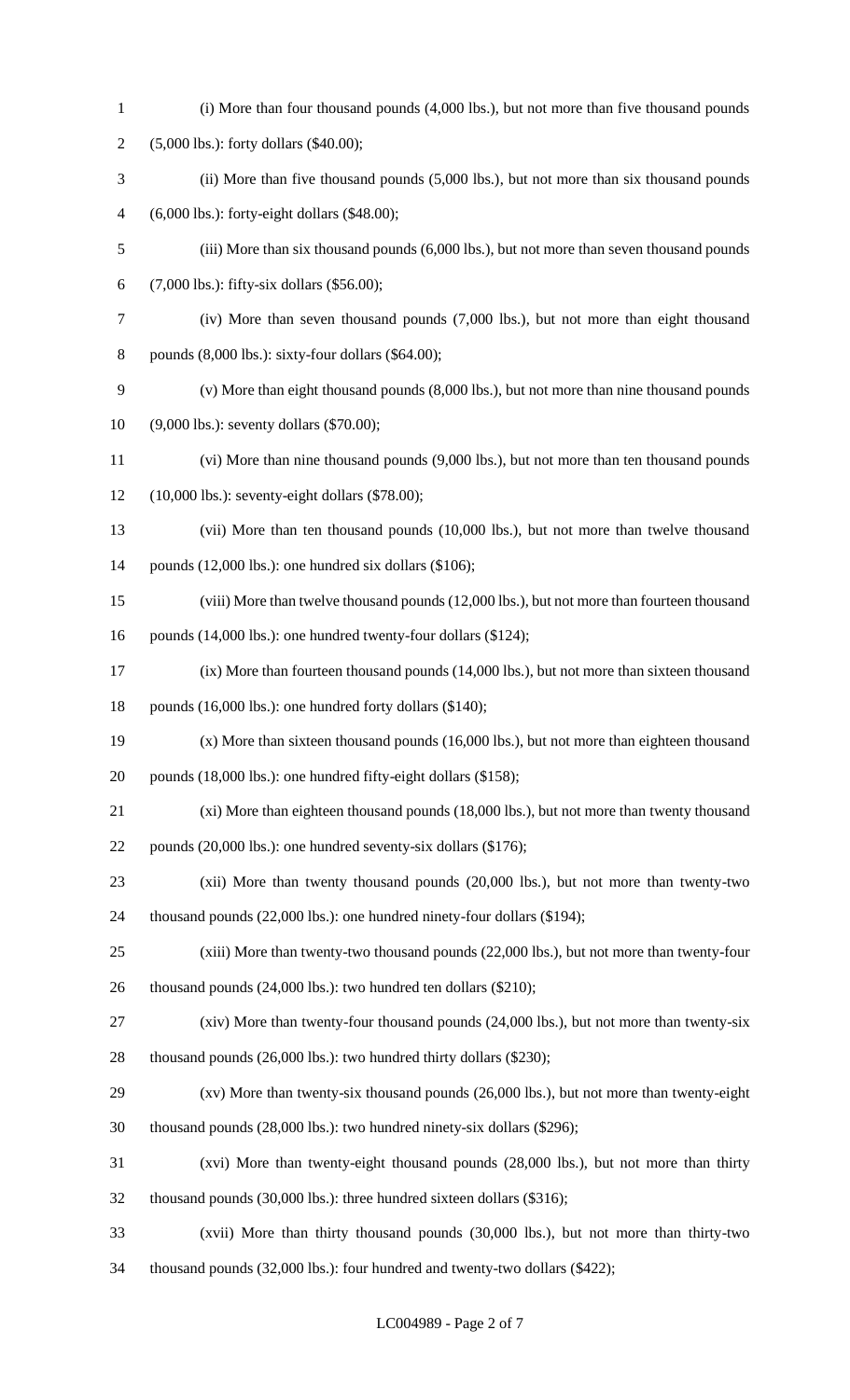(xviii) More than thirty-two thousand pounds (32,000 lbs.), but not more than thirty-four 2 thousand pounds (34,000 lbs.): four hundred and forty-eight dollars (\$448); (xix) More than thirty-four thousand pounds (34,000 lbs.), but not more than thirty-six thousand pounds (36,000 lbs.): four hundred and seventy-six dollars (\$476); (xx) More than thirty-six thousand pounds (36,000 lbs.), but not more than thirty-eight thousand pounds (38,000 lbs.): five hundred and two dollars (\$502); (xxi) More than thirty-eight thousand pounds (38,000 lbs.), but not more than forty thousand pounds (40,000 lbs.): five hundred and twenty-eight dollars (\$528); (xxii) More than forty thousand pounds (40,000 lbs.), but not more than forty-two thousand 10 pounds (42,000 lbs.): five hundred and fifty-four dollars (\$554); (xxiii) More than forty-two thousand pounds (42,000 lbs.), but not more than forty-six thousand pounds (46,000 lbs.): six hundred and eight dollars (\$608); (xxiv) More than forty-six thousand pounds (46,000 lbs.), but not more than fifty thousand 14 pounds (50,000 lbs.): six hundred and sixty dollars (\$660); (xxv) More than fifty thousand pounds (50,000 lbs.), but not more than fifty-four thousand 16 pounds (54,000 lbs.): seven hundred and twelve dollars (\$712); (xxvi) More than fifty-four thousand pounds (54,000 lbs.), but not more than fifty-eight thousand pounds (58,000 lbs.): seven hundred and sixty-eight dollars (\$768); (xxvii) More than fifty-eight thousand pounds (58,000 lbs.), but not more than sixty-two 20 thousand pounds (62,000 lbs.): eight hundred and sixteen dollars (\$816); (xxviii) More than sixty-two thousand pounds (62,000 lbs.), but not more than sixty-six 22 thousand pounds (66,000 lbs.): eight hundred and seventy-six dollars (\$876); (xxix) More than sixty-six thousand pounds (66,000 lbs.), but not more than seventy thousand pounds (70,000 lbs.): nine hundred and twenty-four dollars (\$924); (xxx) More than seventy thousand pounds (70,000 lbs.), but not more than seventy-four 26 thousand pounds (74,000 lbs.): nine hundred and seventy-two dollars (\$972); (xxxi) Over seventy-four thousand pounds (74,000 lbs.): nine hundred and seventy-two dollars (\$972), plus twenty-four dollars (\$24.00) per two thousand pounds (2,000 lbs.) gross weight. (4) For the registration of every semi-trailer to be used with a truck-tractor, as defined in § 31-1-4(f), shall be as follows: an annual fee of twelve dollars (\$12.00) for a one-year registration; for multi-year registrations the fee of fifty dollars (\$50.00) for a five-year (5) registration; and eighty dollars (\$80.00) for an eight-year (8) registration. However, when in use, the weight of the resulting semi-trailer unit and its maximum carrying capacity shall not exceed the gross weight of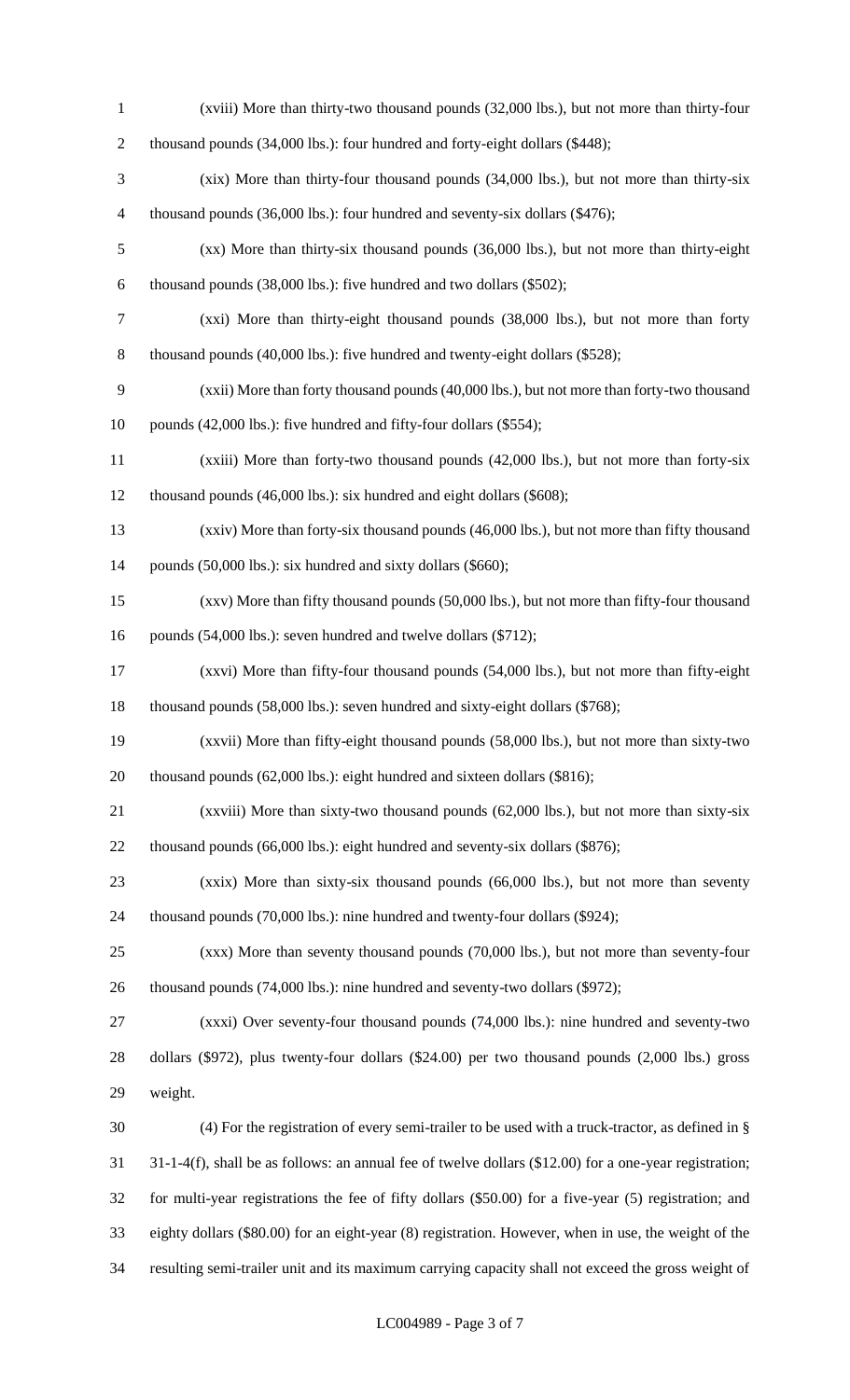the original semi-trailer unit from which the gross weight of the tractor was determined. A registration certificate and registration plate shall be issued for each semi-trailer so registered. There shall be no refund of payment of such fee, except that when a plate is returned prior to ninety (90) days before the effective date of that year's registration, the pro rate amount, based on the unused portion of the multi-year registration plate period at time of surrender, shall be refunded. A multi-year semi-trailer registration may be transferred to another semi-trailer subject to the provisions and fee set forth in § 31-6-11. Thirty percent (30%) of the semi-trailer registration fee shall be retained by the division of motor vehicles to defray the costs of implementation of the international registration plan (IRP) and fleet registration section.

 (5) For the registration of every automobile, motor truck, or tractor, when equipped with other than pneumatic tires, there shall be added to the above gross weight fees a charge of ten cents 12  $(10¢)$  for each one hundred pounds (100 lbs.) of gross weight.

 (6) For the registration of every public bus, the rates provided for motor vehicles for hire 14 plus two dollars (\$2.00) for each passenger that bus is rated to carry, the rating to be determined by the administrator of the division of motor vehicles.

 (7) For the registration of every motorcycle, or motor-driven cycle, thirteen dollars (\$13.00). Three dollars (\$3.00) from that sum shall be turned over to the department of education to assist in the payment of the cost of the motorcycle driver's education program as enumerated in § 31-10.1-1.1.

 (8) For the registration of every trailer, not including semi-trailers used with a truck-tractor as defined in § 31-1-4(d), with a gross weight of three thousand pounds (3,000 lbs.) or less, five dollars (\$5.00). Trailers with a gross weight of more than three thousand pounds (3,000 lbs.) shall be assessed a registration fee of one dollar and fifty cents (\$1.50) per thousand pounds (1,000 lbs.). (9) The annual registration fee for a motor vehicle, commonly described as a boxcar and/or

 locomotive, and used only by La Societe Des 40 Hommes et 8 Chevaux for civic demonstration, parades, convention purposes, or social welfare work, shall be two dollars (\$2.00).

 (10) For the registration of every motor vehicle, trailer, or semi-trailer owned by any department or agency of any city or town or district, provided the name of the city or town or district or state department or agency owning the same shall be plainly printed on two (2) sides of the vehicle, two dollars (\$2.00).

(11) For the registration of motor vehicles used for racing, fifteen dollars (\$15.00).

(12) For every duplicate registration certificate, seventeen dollars (\$17.00).

(13) For every certified copy of a registration certificate or application, ten dollars (\$10.00).

(14) For every certificate assigning a special identification number or mark as provided in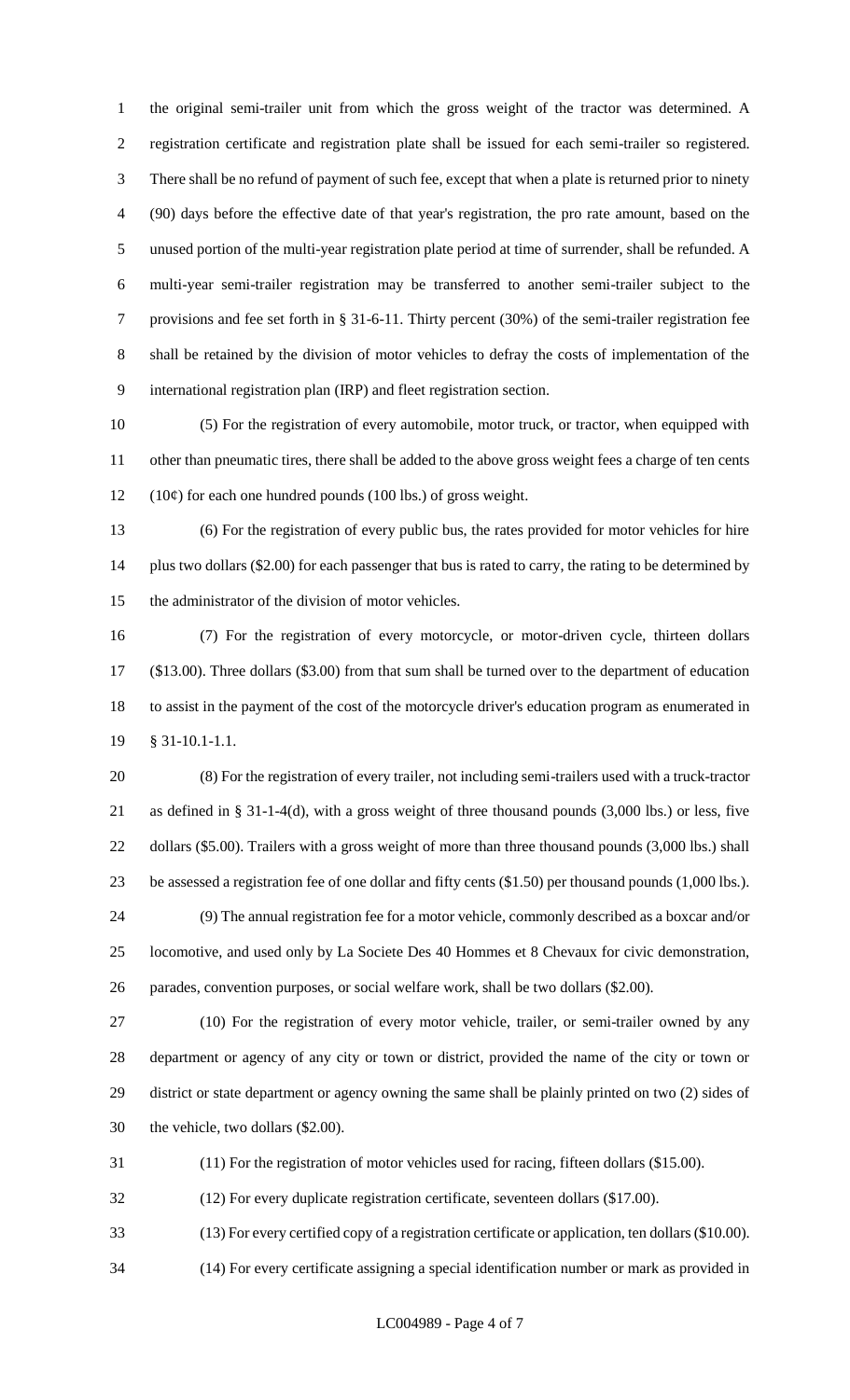§ 31-3-37, one dollar (\$1.00).

 (15) For every replacement of number plates or additional pair of number plates, without changing the number, thirty dollars (\$30.00).

 (16) For the registration of every farm vehicle, used in farming as provided in § 31-3-31: ten dollars (\$10.00).

(17) For the registration of antique motor vehicles, five dollars (\$5.00).

 (18) For the registration of a suburban vehicle, when used as a pleasure vehicle and the gross weight of which is not more than four thousand pounds (4,000 lbs.), the same rates as charged in subsection (1) of this section shall be applicable and when used as a commercial vehicle and the gross weight of which is not more than four thousand pounds (4,000 lbs.), the same rates as provided in subsection (2) of this section shall be applicable. The rates in subsection (3) of this section shall be applicable when the suburban vehicle has a gross weight of more than four thousand pounds (4,000 lbs.), regardless of the use of the vehicle.

 (19) For the registration of every motor bus that is used exclusively under contract with a political subdivision or school district of the state for the transportation of school children, twenty- five dollars (\$25); provided that the motor bus may also be used for the transportation of persons to and from church and Sunday school services, and for the transportation of children to and from educational or recreational projects sponsored by a city or town or by any association or organization supported wholly or in part by public or private donations for charitable purposes, without the payment of additional registration fee.

(20) For the registration of every motorized bicycle, ten dollars (\$10.00).

(21) For the registration of every motorized tricycle, ten dollars (\$10.00).

(22) For the replacement of number plates with a number change, twenty dollars (\$20.00).

 (23) For the initial issuance and each reissuance of fully reflective plates, as required by §§ 31-3-10, 31-3-32, and 31-3-33, an additional eight dollars (\$8.00).

 (24) For the issuance of a trip permit under the International Registration Plan, twenty-five dollars (\$25.00) per vehicle. The division of motor vehicles is authorized to issue seventy-two-hour (72) trip permits for vehicles required to be registered in the International Registration Plan that have not been apportioned with the state of Rhode Island.

 (25) For the issuance of a hunter's permit under the International Registration Plan, twenty- five dollars (\$25.00) per vehicle. The division of motor vehicles is authorized to issue hunter's permits for motor vehicles based in the state of Rhode Island and otherwise required to be registered in the International Registration Plan. These permits are valid for thirty (30) days.

(26) For the registration of a specially adapted motor vehicle necessary to transport a family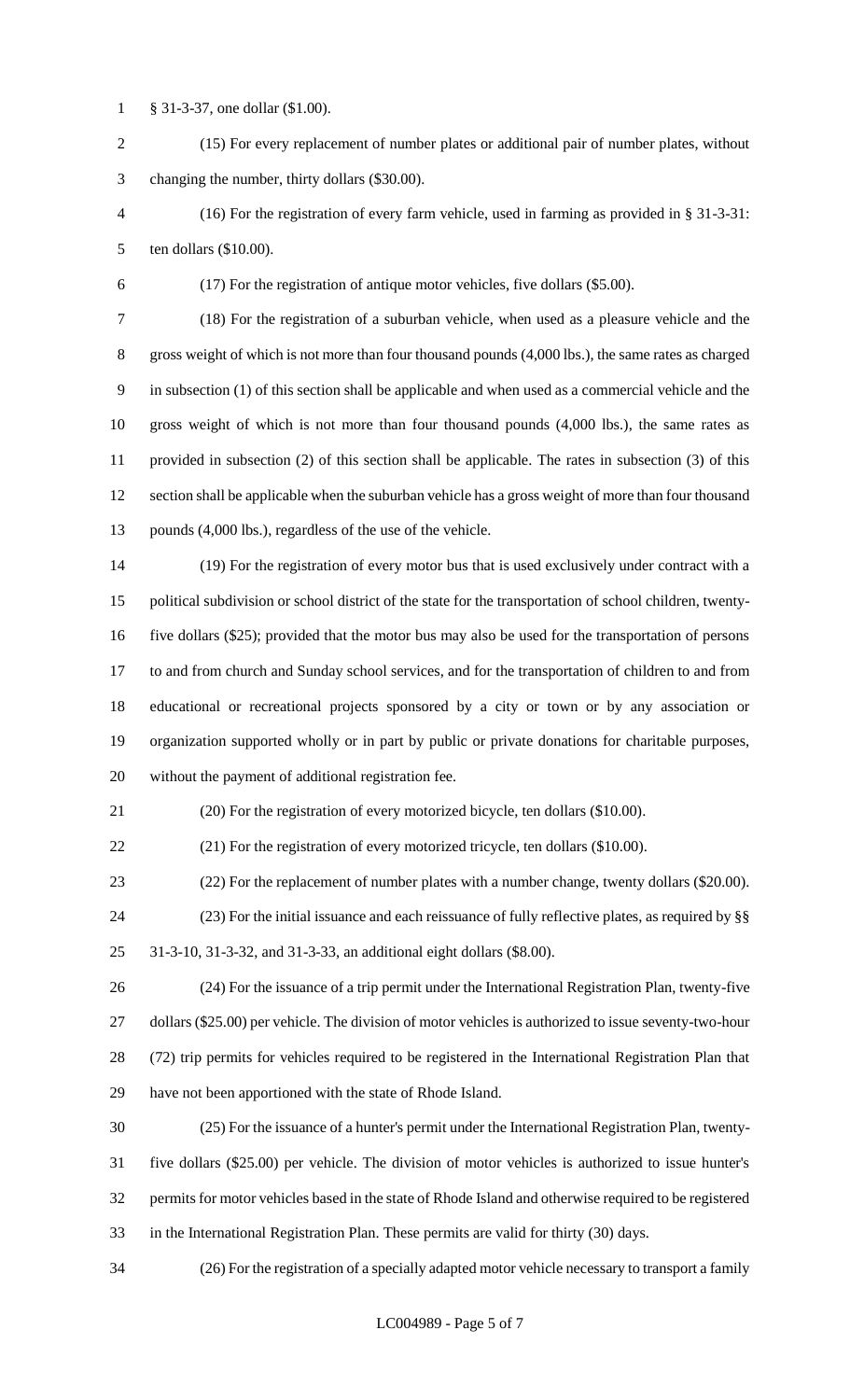- 1 member with a disability for personal, noncommercial use, a fee of thirty dollars (\$30.00) assessed.
- 2 (b) In the event that the registrant of a vehicle, that is the subject of an agreement for
- 3 conditional sale or lease, with right of purchase upon performance of stated conditions and
- 4 immediate right of possession vested in the vendee or lessee, voluntarily cancels his or her
- 5 registration within the period of registration, the division of motor vehicles shall refund only that
- 6 portion of the fee paid that represents six (6) month segments of the registration fee paid.
- 7 SECTION 3. This act shall take effect upon passage.

======== LC004989 ========